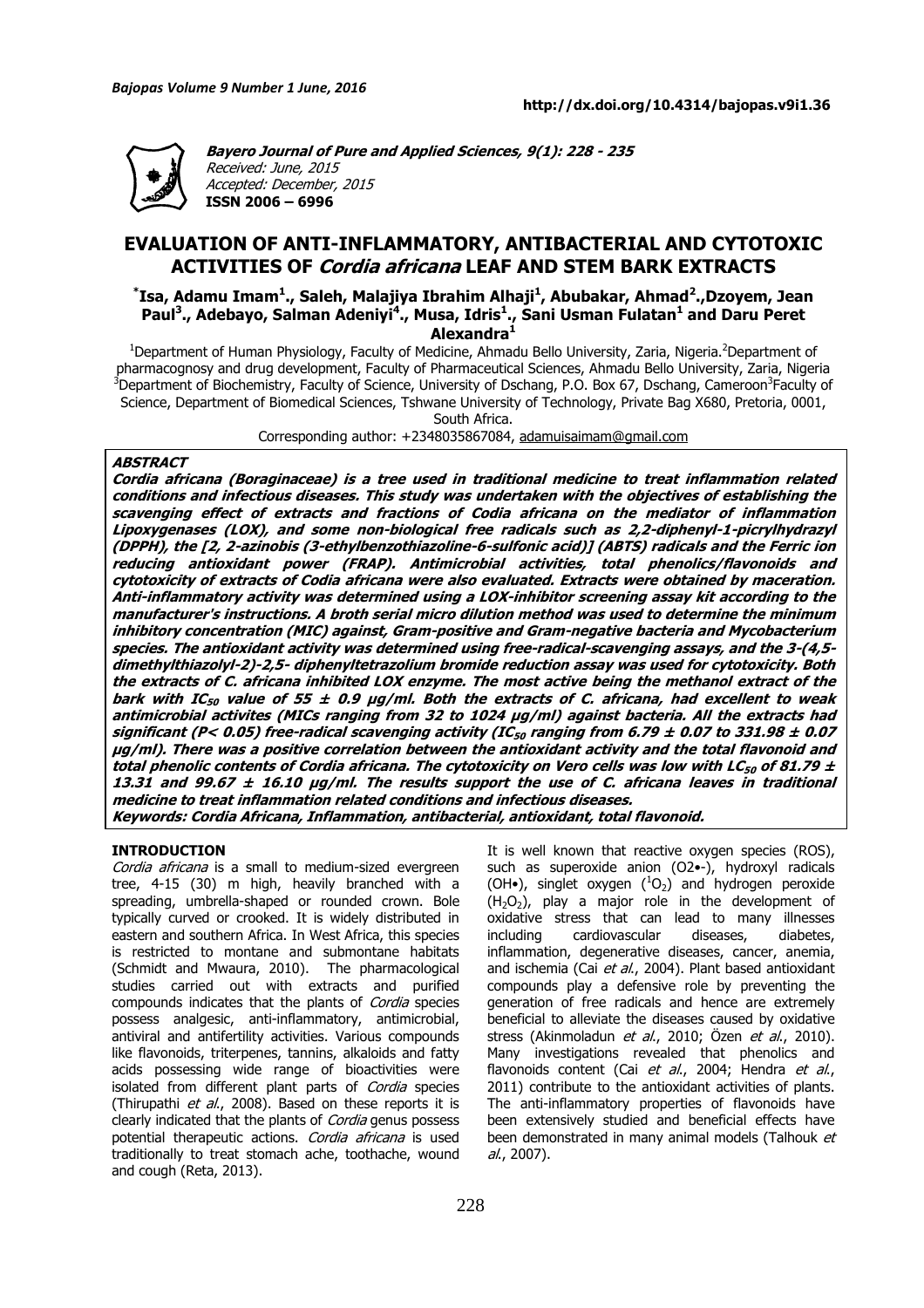15-Lipoxygenase (15-LOX) belongs to the class of iron containing Lipoxygenases that catalyse the incorporation of dioxygen into unsaturated fatty acid (Feussner and Wasternack, 2002). Lipoxygenases are the key enzymes in the biosynthesis of leukotrienes that play an important role In several inflammatory diseases (Funk, 2006). Inflammation is one of the manifestations of oxidative stress, and the pathways that generate the mediators of inflammation, such as adhesion molecules and interleukins, are all induced by oxidative stress (Mehta et al., 2006). Inhibition of LOX may influence the inflammation processes and thus be of interest for modulation of the lipoxygenase pathway. Therefore, inhibitors of oxidative stress and LOX have been considered as therapeutically useful in the treatment of many related diseases (Sommer, 2005). The objectives of this work therefore is to establish the scavenging effect of extracts and fractions of Codia africana on the mediator of inflammation lipoxygenases (LOX), and some non-biological free radicals such as 2,2-diphenyl-1-picrylhydrazyl (DPPH), the [2, 2-azinobis (3 ethylbenzothiazoline-6-sulfonic acid)] (ABTS) radicals and the Ferric ion reducing antioxidant power (FRAP). Antimicrobial activities, total phenolics/flavonoids and cytotoxicity of extracts of Codia africana were also evaluated.

### **MATERIALS AND METHODS Plant material and extraction**

Cordia africana was collected in January, 2014 in Bomo village, Zaria, Nigeria. The plant was identified and authenticated by a taxonomist, in the Herbarium section, Department of Biological Sciences, Ahmadu Bello University, Zaria as compared by a voucher specimen No. 900161. The collected plant material was dried at room temperature and ground using MacSalab Model 200 grinder. The powder obtained (100g) was extracted successively with methanol (250ml), and hexane (250ml) using soxhlet extractor. It was then concentrated under reduced pressure using a rotary evaporator to obtain the crude extract. The crude extracts were kept at  $4^{\circ}$ C prior to use.

#### **Chemicals**

Sodium carbonate was obtained from Holpro Analytic, South Africa. Gentamicin was purchased from Virbac, South Africa. Fetal calf serum (FCS) and minimum essential medium (MEM with L-glutamine) was provided by Highveld Biological, Johannesburg, South Africa. Phosphate buffered saline (PBS) and trypsin were purchased from White head Scientific, South Africa. Doxorubicin was obtained from Pfizer.Quercetin, 2,20 azino-bis (3-ethylben-zothiazoline-6-sulfonic acid) diammonium salt (ABTS), 2,2-diphe-nyl-1-picrylhydrazyl (DPPH), 3-(4,5-dimethylthiazol-2-yl)-2,5 diphenyltetrazoliumbromide (MTT), p-iodonitro tetrazolium violet (INT), Folin–Ciocalteu reagent, gallic acid, 2,5,7,8-tetramethylchroman carboxylic acid (Trolox) and potassium persulfate were purchased from Sigma-Aldrich St.Louis, MO, USA. Sodium dodecyl sulfate, potassium ferric cyanide, iron(II) sulphate from Glycine max were provided by Sigma, Germany. Tris (hydroxy- methyl) amino methane was purchased from Sigma, Switzerland. Ferric chloride and linoleic acid were purchased from Merck, Darmstadt and Schuchardt, Germany respectively, Xylenol orange was obtained from Searle Company, England. LOX-inhibitor screening assay kit (Catalog No. ab133087) was obtained from abcam, UK.

# **Lipoxygenase inhibition assay**

The anti-inflammatory activities of extract from the bark of *Cordia africana* were evaluated for LOX inhibitory activity using a LOX-inhibitor screening assay kit (Catalog No. ab133087, abcam, UK) according to the manufacturer's instructions. This assay detects and measures the hydroperoxides produced in the lipoxygenation reaction using a purified Lipoxygenases. Briefly, the stock solution of the extract was dissolved in methanol and serially diluted two-fold to concentration ranges between 5 to 0.08 mg mg/mL for both extracts and the standard reference (aspirin) and then introduced in a 96 well microtitre plate. The wells include the blank, 15-LOX standard, 100 % initial activity and the inhibitor wells. One hundred microliter of assay buffer, 90 µL of 15-LOX enzyme and 10 µL of Assay Buffer, 90 µL of LOX enzyme and 10 µL solvent and 90 µL of LOX enzyme and 10 µL of extract were added in the wells respectively. The reaction was initiated by addition of 10 µL of substrate (arachidonic acid) to all the wells and incubated at room temperature for 5 min on a shaker. After the 5 min incubation, 10 µL of chromogen was added to each well to stop enzyme catalysis and developed the reaction. The microtiter plate was covered and further incubated at room temperature for 5 min on a shaker. The cover was removed and the absorbance was immediately read at the wavelength of 500 nm using a micro plate reader. Percentage inhibition was calculated using the following equation.

Percentage Inhibition =

$$
\left\{\frac{1A-Inhibitor}{IA}\right\}\times 100\%
$$

Where IA is initial activity

The concentration at which there was 50 % enzyme inhibition  $(IC_{50})$  was determined by graphing the percent inhibition or percent initial activity against the extract concentration.

#### **ANTIOXIDANT ACTIVITY**

#### **[2, 2-azinobis (3-ethylbenzothiazoline-6-sulfonic acid)] radical assay**

The ABTS radical scavenging capacity of the samples was measured with modifications of the 96-well microtitreplate method described by Re et al.(1999). Trolox and ascorbic acid were used as positive controls methanol as negative control and extract without ABTS as blank.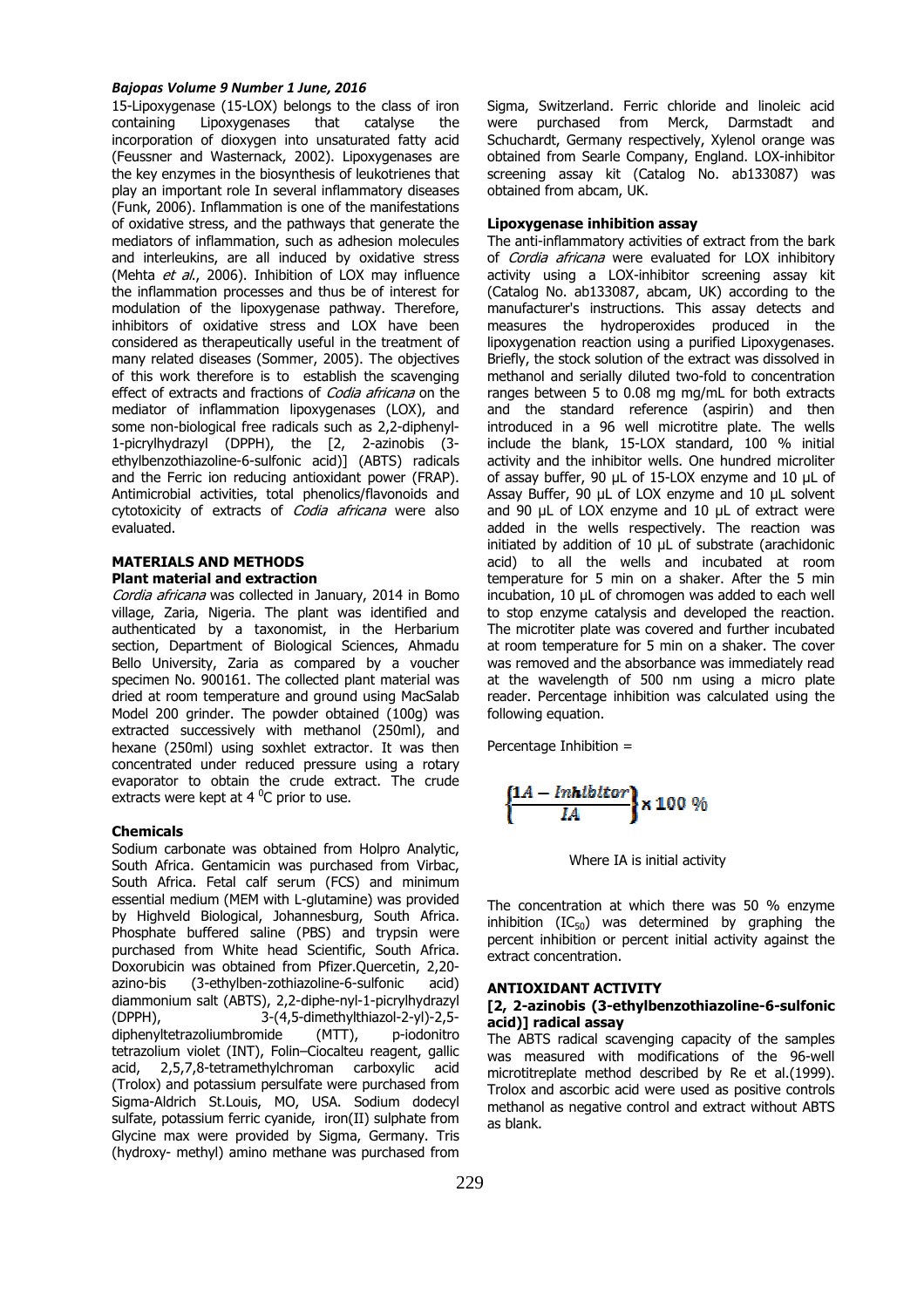The percentage of ABTS•+ inhibition was calculated using the formula: Scavenging capacity  $(%) =$  Radical scavenging capacity

$$
=100-\left(\frac{(Absample - Abblank)}{Abcontrol}\right)\times 100
$$

Where Ab<sub>sample</sub> is the absorbance of the extract with DPPH,  $Ab<sub>blank</sub>$  is the absorbance of the extract without DPPH and Ab<sub>control</sub> is absorbance of methanol and DPPH. The  $IC_{50}$  values were calculated from the graph plotted as inhibition percentage against the concentration.

# **2,2-diphenyl-1-picrylhydrazyl (DPPH) assay**

The DPPH radical-scavenging activity was determined using the method proposed by Brand-Williams et al. (1995). Ascorbic acid and Trolox were used as positive controls, methanol as negative control and extract without DPPH as blank. Results were expressed as percentage reduction of the initial DPPH absorption in relation to the control. The concentration of extract that reduced the DPPH color by 50%  $(IC_{50})$  was determined as for ABTS •+.

# **Ferric reducing antioxidant power (FRAP) assay**

The FRAP of samples was determined by direct reduction of potassium ferricyanide  $(K_3Fe(CN)_6)$  to potassium ferrocyanide  $(K_4Fe(CN)_6)$  (electron transfer process from the antioxidant). The increase in absorbance from the formation of Pearl's Prussian blue complex following the addition of excess ferricion was measured as described by Berker et al. (2007) with some modification. The reaction medium (210 mL) containing 40 mL of the test samples or positive controls (Trolox and ascorbic acid; concentration range between: 15.62 and 2000 mg/mL) and 100 mL of 1.0 M hydrochloric acid; 20 mL of 1% (w/v) of SDS; 30 mL of 1% (w/v) of potassium ferricyanide, was incubated for 20 min at 50 $^{0}$ C, then cooled to room temperature. Finally, 20 mL of 0.1% (w/v) of ferric chloride was added. The absorbance at 750 nm was read and reagent blank absorbance was taken by preparing the reaction medium the same way without the addition of ferric chloride. The Trolox Equivalent Antioxidant capacity (TEAC) was calculated by dividing the slope of each sample (slope obtained from the line of best fit of the absorbance against concentration using the linear regression curve) by that of trolox.

# **Total phenolic content (TPC) determination**

The total phenolic content of extracts was determined colorimetrically using a 96-well microplate Folin– Ciocalteu assay developed by Zhang et al. (2006). The total phenolic content was calculated from the lineare quation of a standard curve prepared with galli cacid, and expressed as gallic acid equivalent (GAE) per g of extract.

# **Total flavonoids content (TFC) determination**

Total flavonoid content was determined using the method of Ordonez et al. (2006). Avolume of 0.5mL of  $2\%$  AlCl<sub>3</sub> ethanol solution was added to 0.5mL of sample solution (1mg/mL). After one hour at room temperature, the absorbance was measured at 420 nm. Ayellow color is indicative of the presence of flavonoids. Total flavonoid content was calculated and expressed as mg quarcetin equivalent/g of crude extract using a standard curve prepared with quercetin.

# **ANTIMYCOBACTERIAL ACTIVITY ASSAY Microbial culture**

Mycobacterium smegmatis (ATCC1441), Mycobacterium aurum (NCTC 10437) and Mycobacterium fortuitum (ATCC6841) were cultured as described by McGaw et al (2008). They were maintained on Middle brook 7H10 agar slants, supplemented with glycerol or tween 20. Inocula suspensions were prepared by mixing a few microbial colonies with sterile distilled water. The suspension was diluted with sterile water to render a concentration of cells equal to standard Mc Farland1 standard solution (approximately 4  $\times$  10<sup>7</sup> cfu/mL), and then diluted with freshly prepared Middle brook 7H9 broth supplemented with 10% oleic albumin dextrose catalase (OADC) to obtain a final inoculum density of approximately 4  $\times$  10<sup>5</sup> cfu/mL.

Four Gram-positive bacteria, Bacillius cereus (ATCC 14579), Staphylococcus aureus (ATCC 29213) and Enterococcus faecalis (ATCC 29212), two Gramnegative bacteria, Pseudomonas aeruginosa (ATCC 25922) Salmonella typhimurium (ATCC 700720). Bacterial culture was taken from 24 h fresh agar culture plates and inoculated in fresh Mueller-Hinton broth (MHB) (Fluka, Switzerland), prior to conducting the assay. The turbidity of the microbial suspension was adjusted to a McFarland standard 0.5 equivalent to concentrations of  $1-5 \times 10^8$  cfu/ml. The microbial suspensions were further diluted (1:100) in media to obtain a final inoculum of approximately  $1.5 \times 10^6$ cfu/ml.

# **Determination of minimum inhibitory and bactericidal concentration (MIC)**

The broth microdilution technique using 96-well microplates, as described by Eloff (1998) was used to obtain the MIC and MBC values of *Cordia africana* samples. Extracts (100 mL) at an initial concentration of 10 mg/mL were serially diluted, two-fold in 96-well microtitre plates, with equal volumes of Middle brook 7H9 broth. Then, 100 mL of inocula were added to each well to give a final concentration range of 2.5–0.019 mg/mL. The plates were incubated overnight for Mycobacterium smegmatis, *Bacillius* cereus, Staphylococcus aureus, Enterococcus faecalis, Pseudomonas aeruginosa, Salmonella typhimurium and 3 days for Mycobacterium aurum and Mycobacterium fortuitum at 37 $^0$ C. To indicate bacterial growth, 40 mL of 0.2 mg/mL INT was added to each well after incubation and the plates incubated further at 37 $\mathrm{^{0}C}$  for 1h. The MIC was defined as the lowest concentration that inhibited the color change of INT (yellow to purple). The experiment was performed in triplicate.

# **CYTOTOXIC TEST**

The cytotoxicity of the extracts (dissolved in acetone) against Vero monkey kidney cells was assessed by the MTT reduction assay as previously described by Mosmann (1983) with slight modifications. Cells were seeded at a density of  $1 \times 10^5$  cells/ml (100 µl) in96well microtitre plates and incubated at  $37 \degree$ C and 5%  $CO<sub>2</sub>$  in a humidified environment.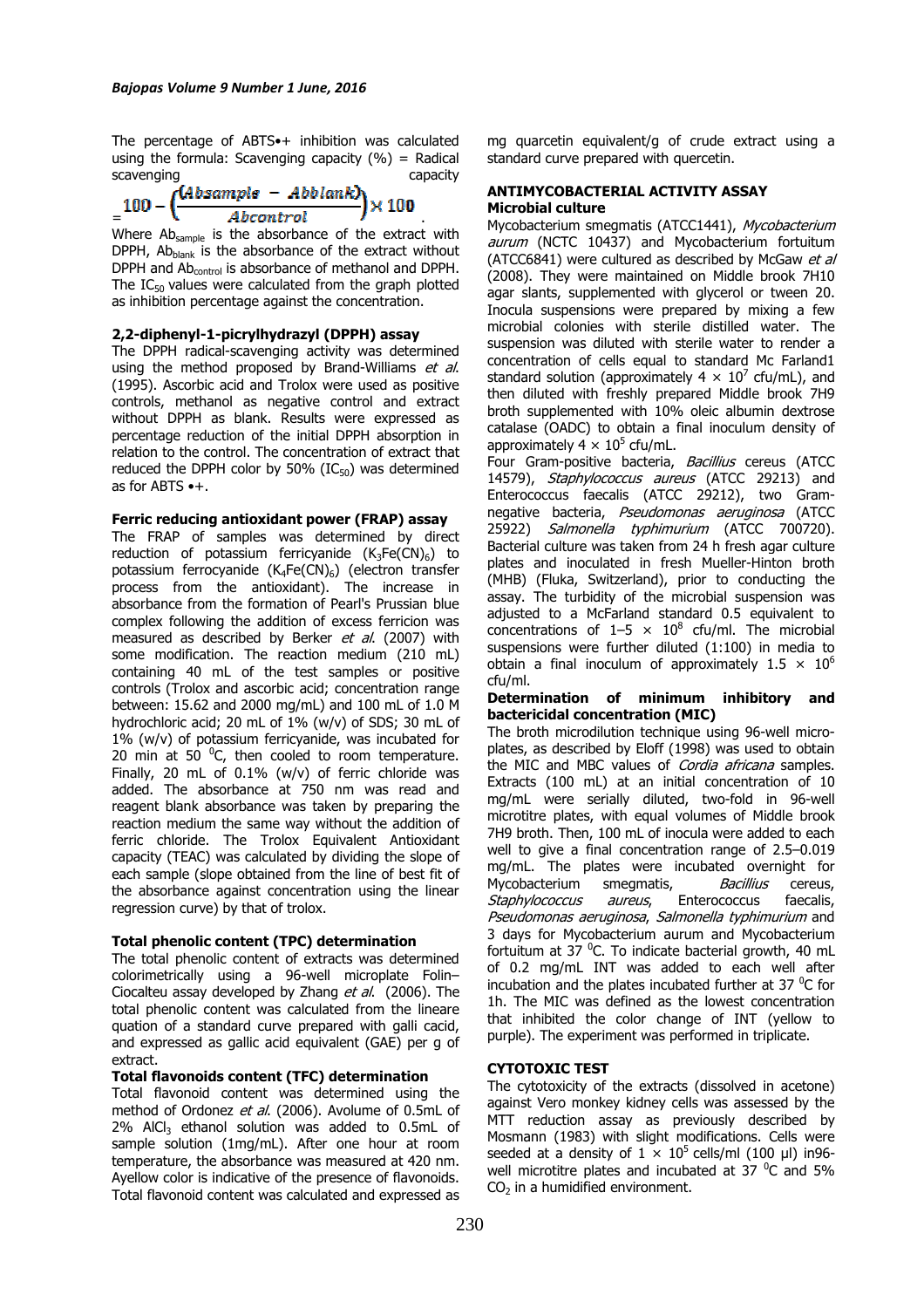After 24 hrs incubation, extracts (100 ml) at varying final concentrations were added to the wells containing cells. Doxorubicin was used as a positive reference. A suitable blank control with equivalent concentrations of acetone was also included and the plates were further incubated for 48 h in a  $CO<sub>2</sub>$  incubator. Thereafter, the medium in each well was aspirated from the cells, which were then washed with PBS, and finally fresh medium (200 ml) was added to each well. Then, 30 ml of MTT (5mg/ml in phosphate buffered saline (PBS)) was added to each well and the plates were incubated at 37  $^0$ C for 4 h. The medium was aspirated from the wells and dimethyl sulphoxide (DMSO) was added to solubilize the formed formazan crystals. The absorbance was measured on aBioTek Synergy microplate reader at 570 nm. The percentage of cell growth inhibition was calculated based on a comparison with untreated cells. The selectivity index values were calculated by dividing cytotoxicity  $LC_{50}$  values by the MIC values in the same units ( $SI = LC_{50}/MIC$ ).

### **STATISTICAL ANALYSIS**

All experiments were conducted in triplicate and values expressed as mean  $\pm$  standard deviation. Statistical analysis was performed using statistical package for social sciences (SPSS). One way analysis of variance (ANOVA) was used to compare means and results were compared using Fisher's least significant difference (LSD) at a 5% significance level.

#### **RESULTS**

# **DPPH, ABTS, FRAP, total phenolics (TPC) flavonoids content (TFC)**

Table 1 shows DPPH, ABTS, FRAP, total phenolics (TPC) flavonoids content (TFC) of *C. Africana*. The free radical scavenging ability has been determined by using several different assays (Table1). There was a very good correlation between DPPH and ABTS values ( $R^2$ 0. .826) and between TPC and TFC  $(R^2 \t 0.956)$  of the different extracts. There was significant (P<0.05) antioxidant activity in both extracts though lower than the standards (ascorbic acid and trolox) in all cases. Results varied depending on the method used. In both the DPPH and ABTS assays, the methanol extract of the bark of *C. africana* had the highest antioxidant activity with  $IC_{50}$  values of 6.79  $\mu q/mL$  and 12.42  $\mu q/mL$ respectively. The trend for FRAP activities of the extracts tested, did not markedly differ from their DPPH and ABTS scavenging activities; TEAC values obtained were 12.93 from the hexane extract of the leave and 93.84 from the methanol extract of the bark. Results in Table1 also indicate the TPC and TFC of the extracts analysed as milligram of gallic acid equivalent per gram of extract and milligram quercetin equivalent per gram of extract respectively. The methanol extract (bark) had the highest phenolic and flavonoid content (43.71 mgGAE/g and 3.91 mgQE/g respectively). The hexane extract of the leave of C. africana with the lowest antioxidant activity in the DPPH and ABTS assays also had the lowest phenolic and flavonoid contents (2.56 mgGAE/g and 2.75 mgQE/g respectively). Results in Table2 indicate the Pearson's correlation between the total phenolic and total flavonoids content and antioxidant activity, a statistically significant relationship was observed between TPC, TFC and FRAP.

**Table 1:** Antioxidant activity, total phenolic and total flavonoid contents of extracts from hexane leave and methanol bark of Cordia africana

| <b>Extract</b>           | <b>ABTS IC<sub>50</sub></b><br>$(\mu g/ml)$     | DPPH $IC_{50}$<br>$(\mu g/ml)$                      | <b>FRAB (TEAC)</b>                                         | TPC (mg<br>GAE/g)                   | TFC (mg<br>QE/g)                     |
|--------------------------|-------------------------------------------------|-----------------------------------------------------|------------------------------------------------------------|-------------------------------------|--------------------------------------|
| <b>CHL</b><br><b>CMB</b> | $331.98 \pm 0.07^a$<br>$12.42 \pm 0.07^{\circ}$ | $315.86 \pm 0.07^a$<br>$6.79 \pm 0.07$ <sup>d</sup> | $12.93 \pm 0.07^{\circ}$<br>93.84 $\pm$ 0.07 $\textdegree$ | $2.56 \pm 0.07$<br>$43.71 \pm 0.07$ | $2.75 \pm 0.07$<br>$3.91 \pm 0.07^k$ |
| TRO                      | $7.24 \pm 0.07$ <sup>e</sup>                    | $3.26 \pm 0.07$ <sup>t</sup>                        | $1.00 \pm 0.00$ <sup>g</sup>                               | nd                                  | nd                                   |
| Ascorbic acid            | $3.97 \pm 0.07$ <sup>f</sup>                    | $1.41 \pm 0.18$ <sup>9</sup>                        | $2.92 \pm 0.04^h$                                          | nd                                  | nd                                   |

Values with different letters are significantly different at p<0.05.

Table 2: Coefficient of correlation r<sup>2</sup> and Pearson's correlation coefficients of antioxidant activity (DPPH, FRAP, ABTS), total polyphenol content (TPC) and total flavonoid (TFC) of extracts from hexane leave and methanol bark of Cordia africana

|   |             | <b>ABTS</b> | <b>DPPH</b> | <b>FRAP</b> | <b>TPC</b> | <b>TFC</b> |  |
|---|-------------|-------------|-------------|-------------|------------|------------|--|
|   | <b>ABTS</b> |             | .826        | $-0.889$    | $-0.644$   | $-0.326$   |  |
| р |             |             | .022        | .007        | .118       | .475       |  |
| ∽ | <b>DPPH</b> |             |             | $-0.828$    | $-654$     | $-371$     |  |
| р |             |             |             | .022        | .111       | .413       |  |
|   | <b>FRAP</b> |             |             |             | .676       | .348       |  |
| р |             |             |             |             | .095       | .444       |  |
|   | TPC         |             |             |             |            | $-0.026$   |  |
| p |             |             |             |             |            | .956       |  |
|   | TFC         |             |             |             |            |            |  |

There is a significant correlation between pairs of variables with  $p < 0.05$ .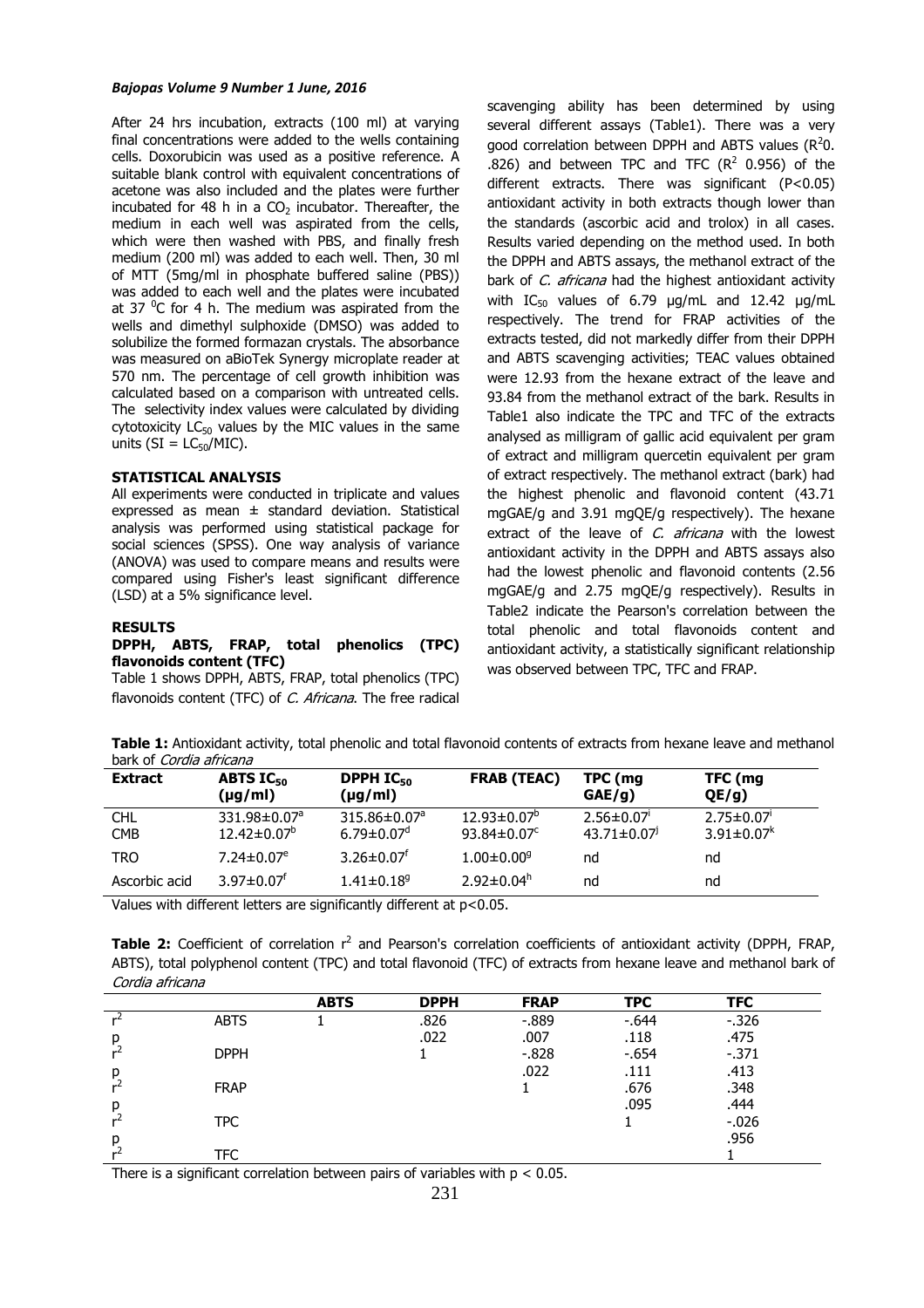#### **15-Lipoxygenase inhibitory activity**

The results presented in Fig. 1 show that both the extracts investigated had a certain level of 15-lipoxygenase inhibitory effect. The methanol extract of the bark had the highest inhibitory activity of 70.45% of 15-lipoxygenase inhibition. Table 3 shows the IC<sub>50</sub> values. The methanol extract of the bark had the highest IC<sub>50</sub> value of 55  $\pm$  0.98 µg/mL.



**Figure 1:** 15-Lipoxygenase inhibitory activity of extracts from hexane leave and methanol bark of *Cordia africana*. Extracts were tested at (5 mg/ml).

| <b>Table 3:</b> IC <sub>50</sub> of extracts from hexane leave and methanol bark of <i>Cordia africana</i> |  |  |
|------------------------------------------------------------------------------------------------------------|--|--|
|------------------------------------------------------------------------------------------------------------|--|--|

| <b>Extracts</b> | $IC_{50}$ (µg/ml)    |  |
|-----------------|----------------------|--|
| Asp             | $19 \pm 0.9^{\circ}$ |  |
| <b>CMB</b>      | $55 \pm 0.98^b$      |  |
| CHL             | $105 \pm 1.3^c$      |  |

ASP: aspirin, CMB: *Cordia africana* methanol bark, CHL: *Cordia africana* Hexane leave. Values with different letters are significantly different at p<0.05.

#### **Antimycobacterial activity**

The MIC values of extracts of C. africana against three fast growing Mycobacterium species strains are shown in Table 4. In general there were not major differences in the activity of the extracts. The MIC values range between 256 µg/mL to 1024 µg/mL. The methanol extract of the bark of C. africana was active against M. smegmatis with MIC value of 256 µg/mL. Both the methanol extract of the bark and hexane extract of the leave were active against M. fortuitum with MIC values

of 512 µg/mL in both cases. The hexane extract of the leave was active against M. smegmatis, and M. aurum with MIC value of 1024 µg/mL in both cases. However, the methanol extract of the bark had no activity against M. aurum with MIC value of  $>1024$  µg/mL. Taking into account the cut-off of the antimicrobial activity of plant extracts of 0.1mg/mL (Eloff, 2004; Kuete and Efferth, 2010), the antimycobacterial activity of the extracts of C. africana obtained in this study varied from significant to inactive.

**Table 4:** Minimum inhibitory concentration (MIC in mg/mL) of extracts from hexane leave and methanol bark of Cordia Africana against fast growing mycobacterial strains.

| <b>Extracts</b> | MIC (µg/ml) |     |             |  |  |  |
|-----------------|-------------|-----|-------------|--|--|--|
|                 | Ms          | Mf  | Ma          |  |  |  |
| CHL.            | <i>1024</i> | 512 | <i>1024</i> |  |  |  |
| <b>CMB</b>      | 256         | 512 | >1024       |  |  |  |
| Ciprofloxacin   | 4           | 8   | 8           |  |  |  |
| Rifampicin      | 8           |     |             |  |  |  |

CMB: Cordia africana methanol bark, CHL: Cordia africana Hexane leave, M. smegmatis, M. fortuitum, M.aurum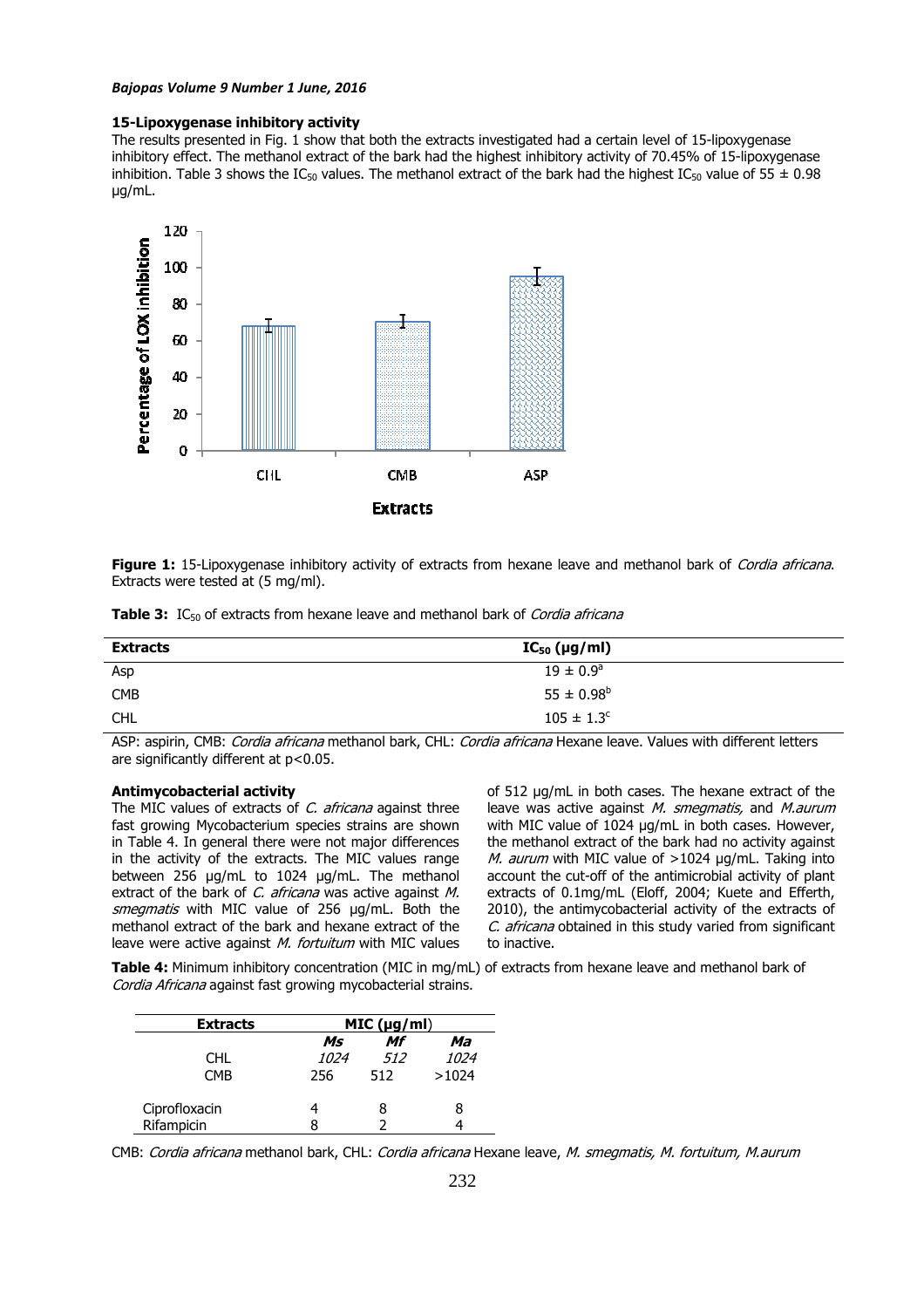The MIC values of extracts of *C. africana* against six bacterial species are shown in Table 5.

**Table 5:** Minimal inhibitory concentration (MIC in mg/mL) of extracts from hexane leave and methanol bark of Cordia Africana against six bacterial strains

| <b>Extracts</b> |             | MIC (µg/ml) |       |      |     |     |  |
|-----------------|-------------|-------------|-------|------|-----|-----|--|
|                 | Sa          | Ef          | Bс    | Pa   | Еc  | St  |  |
| CHL             | 512         | 256         | 512   | 256  | 512 | 32  |  |
| <b>CMB</b>      | <i>1024</i> | 1024>       | >1024 | 1024 | 512 | 128 |  |
| Cipro.          |             | 16          |       | 16   |     |     |  |

Cipro: ciproxacine, CMB: Cordia africana methanol bark, CHL: Cordia africana Hexane leave, S. aureus, E. faecalis, B. cereus, P. aeruginosa, E. coli, S. typhimurium

# **Cytotoxic activity**

Over the past decade a number of in vitro methods have been evaluated with the aim of replacing the mouse bioassay for toxicity testing.Cell culture-based toxicity tests are of interest, having the potential to detect more general cytotoxicity end points. In the present study, the toxicity of two extracts of C. africana was evaluated on Vero monkey cells by the MTT assay. The LC $_{50}$  values obtained was 81.79 and 99.67  $\mu$ g/mL (Table 6).

**Table 6:** Cytotoxicity of extracts from of extracts from hexane leave and methanol bark of Cordia africana on Vero monkey kidney cells and their selectivity index (SI) against six bacterial strains

| <b>Extract</b> | $LC_{50}$ (µg/ml) | Selectivity index (LC <sub>50</sub> /MIC) |      |      |      |          |      |
|----------------|-------------------|-------------------------------------------|------|------|------|----------|------|
|                |                   | Sa                                        | Ef   | Bс   | Pa   | St<br>Еc |      |
| <b>CHL</b>     | 81.79±13.31       | 0.16                                      | 0.32 | 0.16 | 0.32 | 0.16     | 2.56 |
| <b>CMB</b>     | $99.67 \pm 16.10$ | 0.10                                      | 0.10 | 0.10 | 0.10 | 0.19     | 0.78 |
| <b>DOXO</b>    | $3.48 \pm 0.45$   | nd                                        | nd   | nd   |      | nd<br>nd | nd   |

CMB: Cordia africana methanol bark, CHL: Cordia africana Hexane, Doxo: Doxorubicin, S. aureus, E. faecalis, B. cereus, P. aeruginosa, E. coli, S. typhimurium

**Table 7:** Cytotoxicity of extracts from of extracts from hexane leave and methanol bark of Cordia africana on Vero monkey kidney cells and their selectivity index (SI) against mycobacterial strains

| <b>Extract</b> | Selectivity index $(LC_{50}/MIC)$ |       |       |       |  |  |
|----------------|-----------------------------------|-------|-------|-------|--|--|
|                | $LC_{50}$ (µg/ml)                 | Ms    | Mf    | Ma    |  |  |
| <b>CHL</b>     | $81.79 \pm 13.31$                 | 0.079 | 0.159 | 0.079 |  |  |
| <b>CMB</b>     | 99.67±16.10                       | 0.389 | 0.194 | 0.097 |  |  |
| <b>DOXO</b>    | $3.48 \pm 0.45$                   | nd    | nd    | Nd    |  |  |

CMB: Cordia africana methanol bark, CHL: Cordia africana Hexane, Doxo: Doxorubicin, M. smegmatis, M. fortuitum, M.aurum

#### **DISSCUSSION**

### **DPPH, ABTS, FRAP, total phenolics (TPC) flavonoids content (TFC)**

It has been reported that the antioxidant activity of plant materials is well correlated with the content of their phenolic compounds (Table 2) (Velioglu et  $al$ ,1998). The FRAP and phenolic content of the methanol fruit extract of C. africana was previously evaluated and similar results to our findings have been reported (Tewolde-Berhan et al., 2013). The FRAP from the bark extract is higher (93.84) comparable to that found from the bark extract in a similar species Cordia dichotoma bark, with 22.8 mg mL-1 TE on a dry weight basis (Ganjare et al., 2011). The average total phenol values are lower than that reported by (Tewolde-Berhan et al., 2013). This could be attributed the part of the plant used and the solvent used in the extraction protocol.

#### **15-Lipoxygenase inhibitory activity**

The observed variability in the degree of inhibition of 15-LOX (Fig 1) by the extracts could be attributed to the differences in their phytochemical composition. The

in vitro Lipoxygenase effect of C. africana is reported for the first time in this study. The Lipoxygenase products constitute an important class of inflammatory mediators in various inflammatory diseases (Carter et al.,1991), therefore, inhibition of the biosynthesis of inflammatory mediators by blocking the activities of these enzymes would be important for the treatment of many inflammatory disease states (Benrezzouk et al.,1999). It is noteworthy that, the methanol extract of bark of C. africana had the highest TPC with good antioxidant activity, a finding which is consistent with Handoussa et al.(2013) who found a relationship between the anti-inflammatory activity and the presence of polyphenols. Antioxidants are also known to inhibit plant Lipoxygenases (Lin et al., 2001). Studies have implicated oxygen free radicals in the process of inflammation and phenolic compounds may block the cascade process of arachidonic acid metabolism by inhibiting lipoxygenase activity, and may serve as ascavenger of reactive free radicals which are produced during arachidonic acid metabolism (Trouillas et  $al., 2003$ ).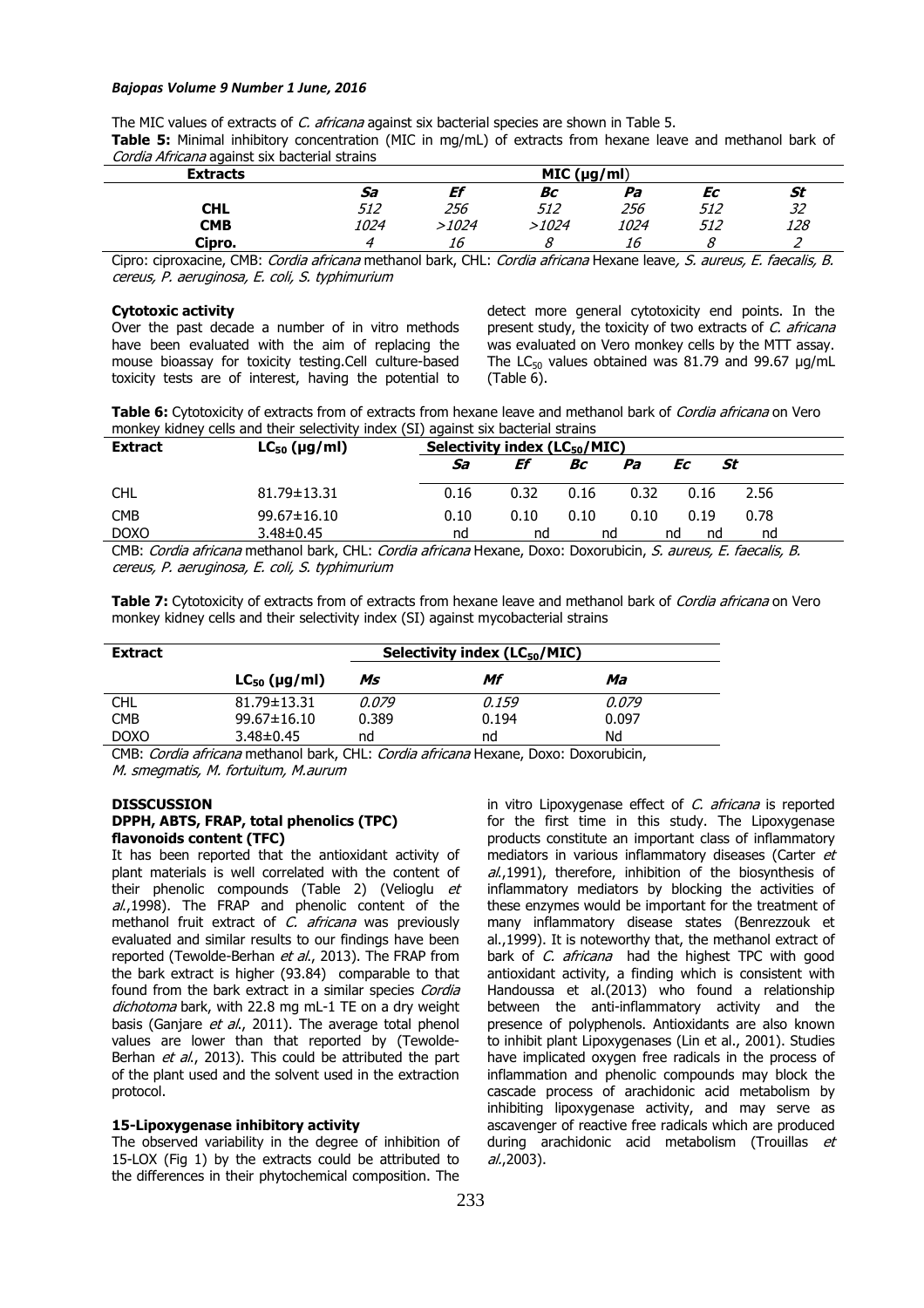### **Antimycobacterial activity**

The antimycobacterial activity of Cordia sinensis has been previously reported (Mariita et al, 2010). To the best of our knowledge this is the first report on the antimycobacterial activity of C. african against fast growing Mycobacterium species. It has been reported that, activity against the fast growing Mycobacteriumaurum is highly predictive of activity against Mycobacterium tuberculosis, as the two species have similar drug sensitivity profiles (Chung et al., 1995). Therefore, the significant activity obtained with the methanol extract of the bark of C. africana against Mycobacterium aurum in this study may be of interest for further screening against pathogenic Mycobacterium species.

On the bases of criteria of MIC values previously reported by some authors (Eloff, 2004; Kuete and Efferth, 2010), both extracts of C. africana had significant to weak antimicrobial activities, with MIC values ranging between 32 µg/mL to 1024 µg/mL. Both the hexane extract of the leave and the methanol extract of the bark of C. africana had significant antibacterial activity against  $S$ . typhimurium with MIC values of 32 µg/mL and 128 µg/mL respectively. The hexane extract of the leave had significant activity against P. aeruginosa and E. faecalis with MIC values of 256 µg/mL in both cases and a moderate activity against S. aureous and E. coli with MIC values of 512  $\mu$ g/mL in both cases. With the exception of E. coli with moderate activity of MIC value of 512 µg/mL, the methanol extract of the bark of C. africana had low activity against S. aureous and P. aeruginosa with MIC values of 1024  $\mu$ g/mL in both cases. However, both E. faecalis and E. coli were resistant to the methanol extract of the bark with MIC values of more than 1024 µg/mL in both cases. The antimycobacterial activity of

# **REFERENCES**

- Akinmoladun, A.C., Obuotor, E.M. and Farombi, E.O. (2010). Evaluation of antioxidant and free radical scavenging capacities of some Nigerian indigenous medicinal plants. Journal of Medicinal Food, 13:444-451.
- Benrezzouk, R., Terencio, M.C., Ferrádiz, M.L., SanFeliciano, A., Gordaliza, M., Miguel, C.J.M., Puente, M.L. and Alcaraz, M.J. (1999). Inhibition of humans PLA2 and 5-lipoxygenase activities by two neo-clerodanedi terpenoids. Life Science 64: 205–211.
- Berker, K.I., Guclu, K., Tor, I. and Apak, R. (2007). Comparative evaluation of Fe (III) reducing power-based antioxidant capacity assays in the presence of phenanthroline, bathophenanthroline, tripyridyltriazine (FRAP), and ferricyanide reagents. Talanta 72, 1157-1165.
- Boik, J. (2001). Natural Compounds in Cancer Therapy. Oregon Medical Press, Princeton, MN, USA.
- Brand-Williams, W., Cuvelier, M.E. and Berset, C. (1995). Use of a free radical method to evaluate antioxidant activity.  $LWT - Food$ Science and Technology, 28: 25–30.

Cordia dichotoma has been previously reported (Kuppasta and Nayak, 2003; Sharker et al 2009). To the best of our knowledge this is the first report on the antimycobacterial activity of C. africana.

#### **Cytotoxic activity**

According to the National Cancer Institute (United States) plant screening program, a crude extract is generally considered to have in vitro cytotoxic activity if the LC $50$  is  $\leq$ 20 µg/mL (Boik, 2001). On the basis of this threshold, all the extracts tested in our study can be considered as safe. This result provides a support on the safety of their traditional use. The methanol extract of bark of C. africana had the highest selectivity index (SI) of 2.56 with  $S$ . typhimurium. In general SI (also called Therapeutic Index) is a measure of potential efficacy versus adverse effects. The higher the selectivity index for a crude extract, the more likely it is that the activity is not due to a general metabolic toxin. An SI >1 for a crude extract increases the likelihood that its toxic and antibacterial compounds are different (Cho-Ngwa et al., 2010). For most of the extract, the SI values were less than 1 due to their poor antimycobacterial activity effect.

#### **CONCLUSION**

In conclusion, C. africana extracts investigated have a certain level of 15-lipoxygenase inhibitory and antioxidant activity. The cytotoxicity activity shows that the extract are generally not toxic to vero cells, thus substantiating their safety. This study provides a scientific support for some of the traditional uses. Although it is dangerous to extrapolate from *in vitro* to in vivo results, the pharmacological activities observed in this study suggests that extracts of this plant species may be effective in human health.

- Cai, Y., Luo, Q., Sun, M. and Corke, H. (2004). Antioxidant activity and phenolic compounds of 112 traditional Chinese medicinal plants associated with anticancer. Life Sciences, 74:2157–2184.
- Carter, G.W., Young, P.R., Albert, D.H., Bouska, J., Dyer, R., Bell, R.L., Summers, J.B. and Brooks, D.W. (1991). 5-Lipoxygenase inhibitory activity of Zileuton. Journal of Pharmacology and Experimental Therapeutics, 256: 929–937.
- Cho-Ngwa,F., Abongwa, M., Ngemenya, M.N. and Nyongbela, K.D. (2010). Selective activity ofextractsof Margaritaria discoidea and Homalium africanum on Onchocercaochengi. BMC Complementary and Alternative Medicine 10: 2010.
- Chung, G.A., Aktar, Z., Jackson, S. and Duncan, K., (1995). High-throughput screen for detecting antimycobacterial agents. Antimicrobial agents and chemotherapy, 39: 2235-2238.
- Eloff, J.N. (1998). A sensitive and quick microplate method to determine the minimal inhibitory concentration of plant extracts for bacteria. Planta Medica 64: 711–713.